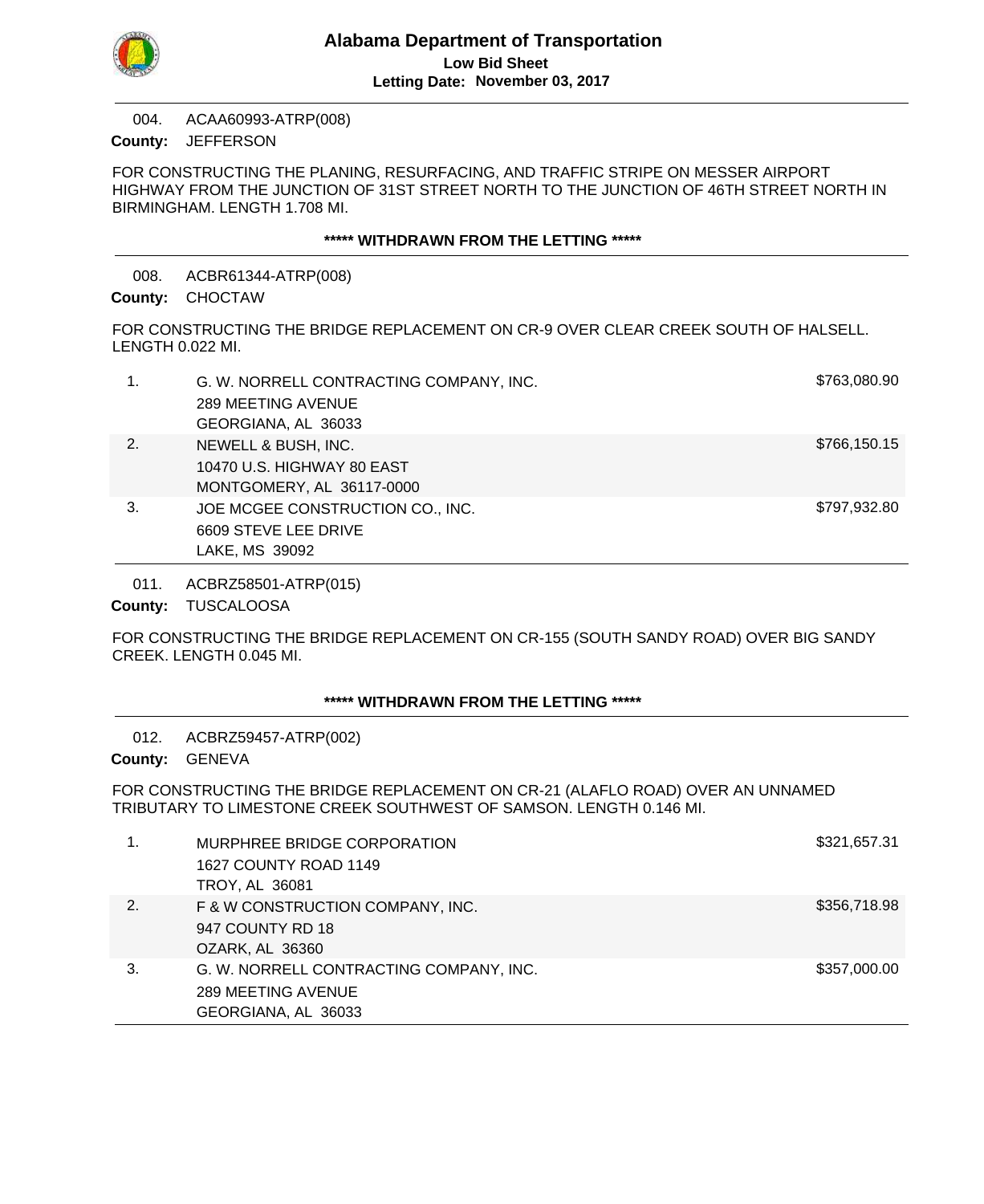### 016. ACBRZ61377-ATRP(016)

### County: ETOWAH

FOR CONSTRUCTING THE BRIDGE REPLACEMENT (PRECAST) ON COATS BEND CIRCLE OVER AN UNNAMED TRIBUTARY TO THE COOSA RIVER NORTH OF HOKES BLUFF. LENGTH 0.007 MI.

### **\*\*\*\*\* WITHDRAWN FROM THE LETTING \*\*\*\*\***

#### ACBRZ61890-ATRP(017) 017.

County: SUMTER

FOR CONSTRUCTING THE BRIDGE REPLACEMENT ON CR-5 OVER KINTERBISH CREEK 1.000 MILE NORTH OF THE JUNCTION OF CR-1. LENGTH 0.091 MI.

# 1. CORNERSTONE CIVIL CONTRACTORS, LLC 5479,455.45 3101 MAIN AVENUE, SUITE D NORTHPORT, AL 35476

#### ACNU61041-ATRP(013) 020.

County: DALLAS

FOR CONSTRUCTING THE PLANING, RESURFACING, RECONSTRUCTION, AND TRAFFIC STRIPE ON CR-45 FROM 0.500 MILE SOUTH OF THE INTERSECTION OF CR-189 TO THE JUNCTION OF SR-8 (US-80). LENGTH 3.045 MI.

1. ASPHALT CONTRACTORS, INC. And the state of the state of the state of the state of the state of the state of the state of the state of the state of the state of the state of the state of the state of the state of the sta 6730 TAYLOR CIRCLE MONTGOMERY, AL 36117-0000 2. WIREGRASS CONSTRUCTION COMPANY, INC. \$761,356.09 170 EAST MAIN STREET DOTHAN, AL 36301

ACOA59432-ATRP(002) 023.

County: TUSCALOOSA

FOR CONSTRUCTING THE RESURFACING AND TRAFFIC STRIPE ON CR-59 (LOCK 17 ROAD) FROM THE NORTH CITY LIMITS OF BROOKWOOD TO THE JUNCTION OF GROUNDHOG ROAD. LENGTH 12.037 MI.

|    | MIDSOUTH PAVING, INC.                 | \$3,888,128.22 |
|----|---------------------------------------|----------------|
|    | 500 RIVERHILLS PARK, SUITE 590        |                |
|    | BIRMINGHAM, AL 35242                  |                |
| 2. | S. T. BUNN CONSTRUCTION COMPANY, INC. | \$3,978,650.05 |
|    | 1904 UNIVERSITY BOULEVARD             |                |
|    | TUSCALOOSA, AL 35401                  |                |

ACOA61869-ATRP(016) 025.

County: TUSCALOOSA

FOR CONSTRUCTING THE ADDITIONAL LANES (GRADING, DRAINAGE, BASE, AND PAVEMENT), RESURFACING, AND TRAFFIC STRIPE ON OLD BIRMINGHAM HIGHWAY FROM A POINT EAST OF THE I-20/59 INTERCHANGE TO THE JEFFERSON COUNTY LINE. LENGTH 0.560 MI.

|    | CORNERSTONE CIVIL CONTRACTORS, LLC | \$799,578.99 |
|----|------------------------------------|--------------|
|    | 3101 MAIN AVENUE, SUITE D          |              |
|    | NORTHPORT, AL 35476                |              |
| 2. | MIDSOUTH PAVING, INC.              | \$813,225.62 |
|    | 500 RIVERHILLS PARK, SUITE 590     |              |
|    | BIRMINGHAM, AL 35242               |              |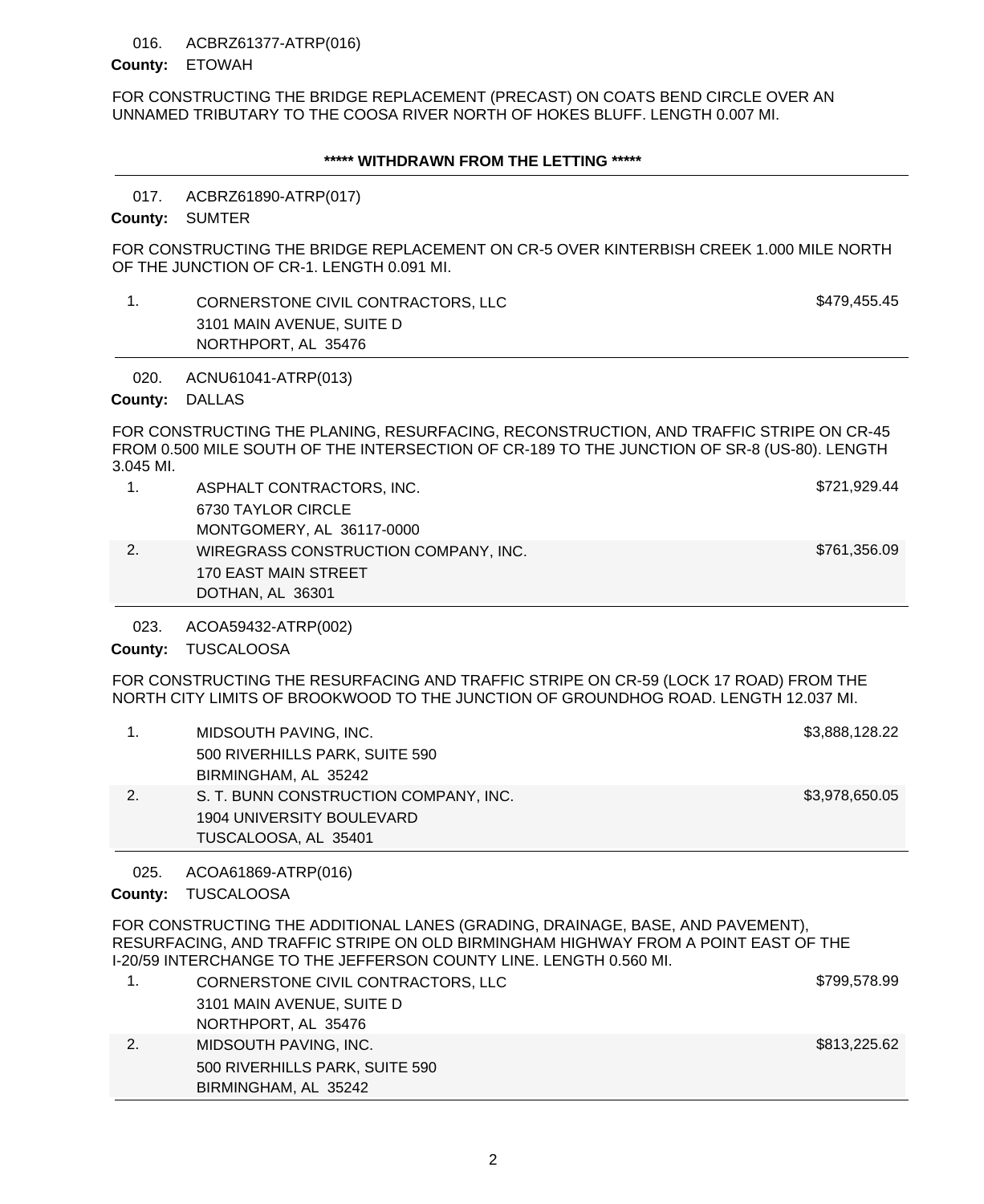BR-0059(514) 030.

County: BALDWIN

FOR THE MAINTENANCE BRIDGE PAINTING ON SR-59 OVER THE INTRACOASTAL WATERWAY IN GULF SHORES. LENGTH 0.333 MI.

| 1. | S & D INDUSTRIAL PAINTING, INC.<br>1575 RAINVILLE RD.<br>TARPON SPRINGS, FL 34689 | \$1,706,644.00 |
|----|-----------------------------------------------------------------------------------|----------------|
| 2. | GULF COAST CONTRACTING, LLC<br>4125 LOUIS AVENUE<br>HOLIDAY, FL 34691             | \$1,989,895.00 |
| 3. | K.V.K. CONTRACTING, INC.<br>727 WESLEY AVE.<br>TARPON SPRINGS, FL 34689-6757      | \$2,189,711.00 |

BR-0155(502) 031.

County: CHILTON

FOR CONSTRUCTING THE BRIDGE REPLACEMENT (GRADING, DRAINAGE, BASE, AND PAVEMENT) ON SR-155 OVER THE CSXT RAILROAD NORTHWEST OF JEMISON. LENGTH 0.473 MI.

| $\mathbf{1}$ . | WRIGHT BROTHERS CONSTRUCTION COMPANY, INC. | \$2,510,498.35 |
|----------------|--------------------------------------------|----------------|
|                | 1500 LAUDERDALE MEMORIAL HIGHWAY, NW       |                |
|                | CHARLESTON, TN 37310-0000                  |                |
| 2.             | THE BRIDGE BUILDERS OF ALABAMA, LLC        | \$2,514,931.19 |
|                | 231 APPLEGATE TRACE                        |                |
|                | PELHAM, AL 35124                           |                |
| 3.             | CHILTON CONTRACTORS, INC.                  | \$2,683,090.54 |
|                | 600 5TH AVENUE NORTH                       |                |
|                | CLANTON, AL 35045                          |                |

FLAP-FLAP(006) 034.

County: MARENGO

FOR CONSTRUCTING THE ROADWAY IMPROVEMENTS (GRADING, DRAINAGE, BASE, PAVEMENT AND TRAFFIC STRIPE) ON GANDY FERRY ROAD (SPILLWAY FALLS PARK ACCESS ROAD) FROM THE JUNCTION OF LOWER POOL ROAD TO THE JUNCTION OF LOCK AND DAM ROAD IN DEMOPOLIS. LENGTH 0.921 MI.

|              | PINE CITY CONTRACTING, LLC<br>1490 LOVE ROAD<br>GROVE HILL, AL 36451                   | \$399,527.90 |
|--------------|----------------------------------------------------------------------------------------|--------------|
| $\mathbf{2}$ | CORNERSTONE CIVIL CONTRACTORS, LLC<br>3101 MAIN AVENUE, SUITE D<br>NORTHPORT, AL 35476 | \$697,937.95 |
| 3.           | MITCHELL'S CONTRACTING SERVICE, LLC<br>17721 AL HWY 5<br>CATHERINE, AL 36728           | \$763,020.00 |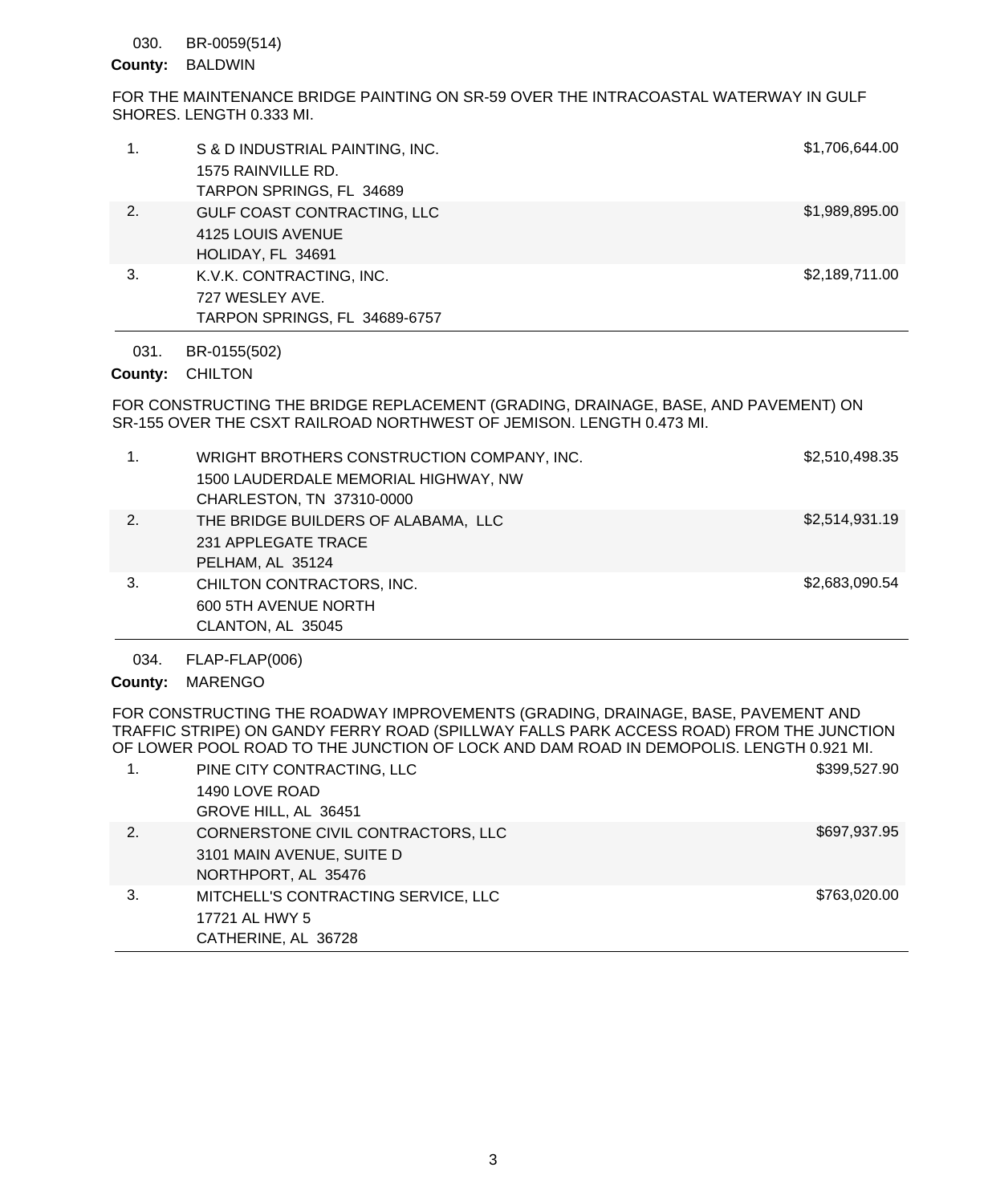HSIP-I065(477) 037.

Counties: BUTLER, LOWNDES, AND MONTGOMERY

FOR CONSTRUCTING THE CABLE GUIDERAIL INSTALLATION ON I-65 FROM 0.500 MILE NORTH OF THE CR-28 OVERPASS WEST OF BOLING TO THE CATOMA CREEK OVERPASS IN MONTGOMERY. LENGTH 46.699 MI.

| 1.   | C & H CONSTRUCTION SERVICES, LLC | \$2,246,639.05 |
|------|----------------------------------|----------------|
|      | 9408 BELLINGRATH ROAD            |                |
|      | THEODORE, AL 36582               |                |
| 2.   | RMD HOLDINGS, INC.               | \$2,274,151.80 |
|      | 69951 LOWE PLANK ROAD            |                |
|      | RICHMOND, MI 48062-5365          |                |
| 044. | NH-0001(600)                     |                |

County: HOUSTON

FOR CONSTRUCTING THE PAVEMENT PRESERVATION ON SR-1 (US-231/US-431) FROM JUST NORTH OF THE JUNCTION OF SR-210 (US-231/ROSS CLARK CIRCLE) TO THE JUNCTION OF SPEIGNER STREET IN DOTHAN. LENGTH 3.875 MI.

1. MIDSOUTH PAVING, INC. \$1,401,515.77 500 RIVERHILLS PARK, SUITE 590 BIRMINGHAM, AL 35242 2. WIREGRASS CONSTRUCTION COMPANY, INC. \$1,521,795.63 170 EAST MAIN STREET DOTHAN, AL 36301

NH-0002(577) 045.

County: JACKSON

FOR CONSTRUCTING THE PLANING, RESURFACING, AND TRAFFIC STRIPE ON SR-2 (US-72) FROM NORTH OF THE INTERSECTION OF CR-94 TO THE TENNESSEE STATE LINE. LENGTH 3.490 MI.

|    | REED CONTRACTING SERVICES, INC.      | \$2,651,545.36 |
|----|--------------------------------------|----------------|
|    | 2512 TRIANA BLVD, SW                 |                |
|    | HUNTSVILLE, AL 35805                 |                |
| 2. | WIREGRASS CONSTRUCTION COMPANY, INC. | \$2,676,093.87 |
|    | 170 EAST MAIN STREET                 |                |
|    | DOTHAN, AL 36301                     |                |

NH-0057(500) 048.

County: WASHINGTON

FOR CONSTRUCTING THE PLANING, RESURFACING, AND TRAFFIC STRIPE ON SR-57 (US-45) FROM THE JUNCTION OF SR-17 TO THE ESCATAWPA RIVER BRIDGE (MP 7.891) SOUTHEAST OF FRUITDALE. LENGTH 7.770 MI.

|    | MOBILE ASPHALT COMPANY, LLC               | \$1,171,849.72 |
|----|-------------------------------------------|----------------|
|    | 3151 HAMILTON BOULEVARD                   |                |
|    | THEODORE, AL 36582                        |                |
| 2. | H. O. WEAVER & SONS, INC.                 | \$1,358,965.70 |
|    | 7450 HOWELLS FERRY ROAD                   |                |
|    | MOBILE, AL 36618                          |                |
| 3. | JOHN G. WALTON CONSTRUCTION COMPANY, INC. | \$1,444,067.96 |
|    | 1806 WOLF RIDGE ROAD                      |                |
|    | MOBILE, AL 36618                          |                |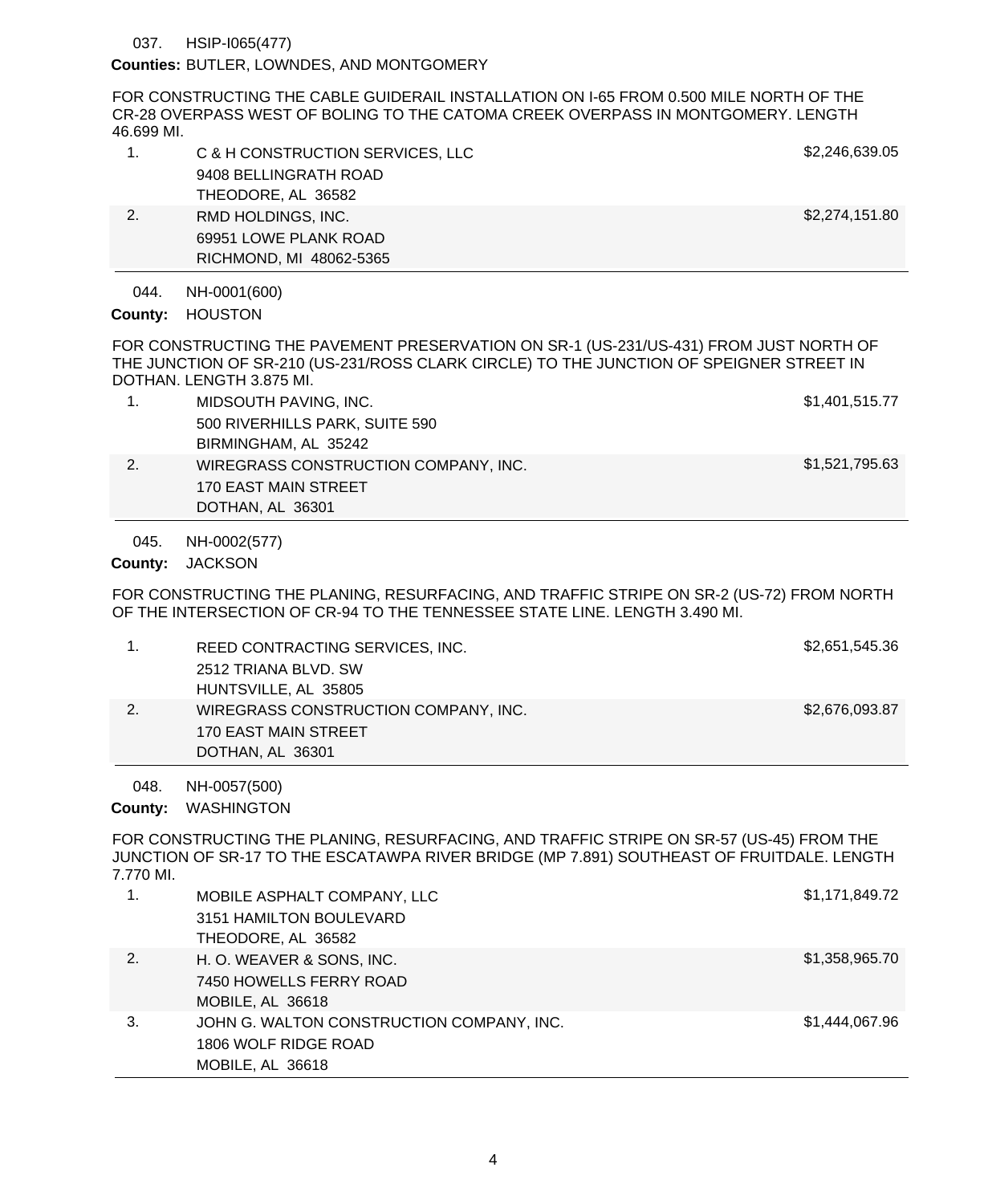#### RP-BR-0205(506) 051.

## County: MARSHALL

FOR CONSTRUCTING THE BRIDGE REPLACEMENT (GRADING, DRAINAGE, BASE, PAVEMENT, AND RETAINING WALL) ON SR-205 OVER DRUM CREEK IN ALBERTVILLE. LENGTH 0.340 MI.

| 1. | THE BRIDGE BUILDERS OF ALABAMA, LLC<br>231 APPLEGATE TRACE<br>PELHAM, AL 35124   | \$2,022,444.00 |
|----|----------------------------------------------------------------------------------|----------------|
| 2. | WIREGRASS CONSTRUCTION COMPANY, INC.<br>170 EAST MAIN STREET<br>DOTHAN, AL 36301 | \$2,343,247.83 |
| 3. | LAMBERT CONTRACTING, LLC<br>654 COUNTY ROAD 246<br>HOLLYWOOD, AL 35752           | \$2,672,801.73 |

STPAA-0003(612) 054.

# County: LOWNDES

FOR CONSTRUCTING THE PLANING, RESURFACING, AND TRAFFIC STRIPE ON SR-3 (US-31) FROM 0.750 MILE SOUTH OF THE JUNCTION OF JULIAN TOWN ROAD TO THE MONTGOMERY COUNTY LINE. LENGTH 5.208 MI.

| 1. | ASPHALT CONTRACTORS, INC.            | \$1,967,420.30 |
|----|--------------------------------------|----------------|
|    | 6730 TAYLOR CIRCLE                   |                |
|    | MONTGOMERY, AL 36117-0000            |                |
| 2. | WIREGRASS CONSTRUCTION COMPANY, INC. | \$1,996,620.51 |
|    | 170 EAST MAIN STREET                 |                |
|    | DOTHAN, AL 36301                     |                |
| 3. | MIDSOUTH PAVING, INC.                | \$2,067,417.00 |
|    | 500 RIVERHILLS PARK, SUITE 590       |                |
|    | BIRMINGHAM, AL 35242                 |                |

STPAA-0006(569), STPAA-0197(500) 055.

# County: BULLOCK

FOR CONSTRUCTING THE PLANING, RESURFACING, CONCRETE PAVEMENT REHABILITATION, AND TRAFFIC STRIPE ON SR-6 FROM THE JUNCTION OF SR-15 TO THE END OF THE CONCRETE PAVEMENT ON US-82 (MP 199.141) (SITE 1) AND THE PLANING, RESURFACING, AND TRAFFIC STRIPE ON SR-197 FROM THE JUNCTION OF SR-15 (US-29) TO THE JUNCTION OF SR-6 (US-82) (SITE 2) IN UNION SPRINGS. LENGTH 1.296 MI.

|    | ASPHALT CONTRACTORS, INC.            | \$1,579,021.51 |
|----|--------------------------------------|----------------|
|    | 6730 TAYLOR CIRCLE                   |                |
|    | MONTGOMERY, AL 36117-0000            |                |
| 2. | WIREGRASS CONSTRUCTION COMPANY, INC. | \$1,986,865.46 |
|    | 170 EAST MAIN STREET                 |                |
|    | DOTHAN, AL 36301                     |                |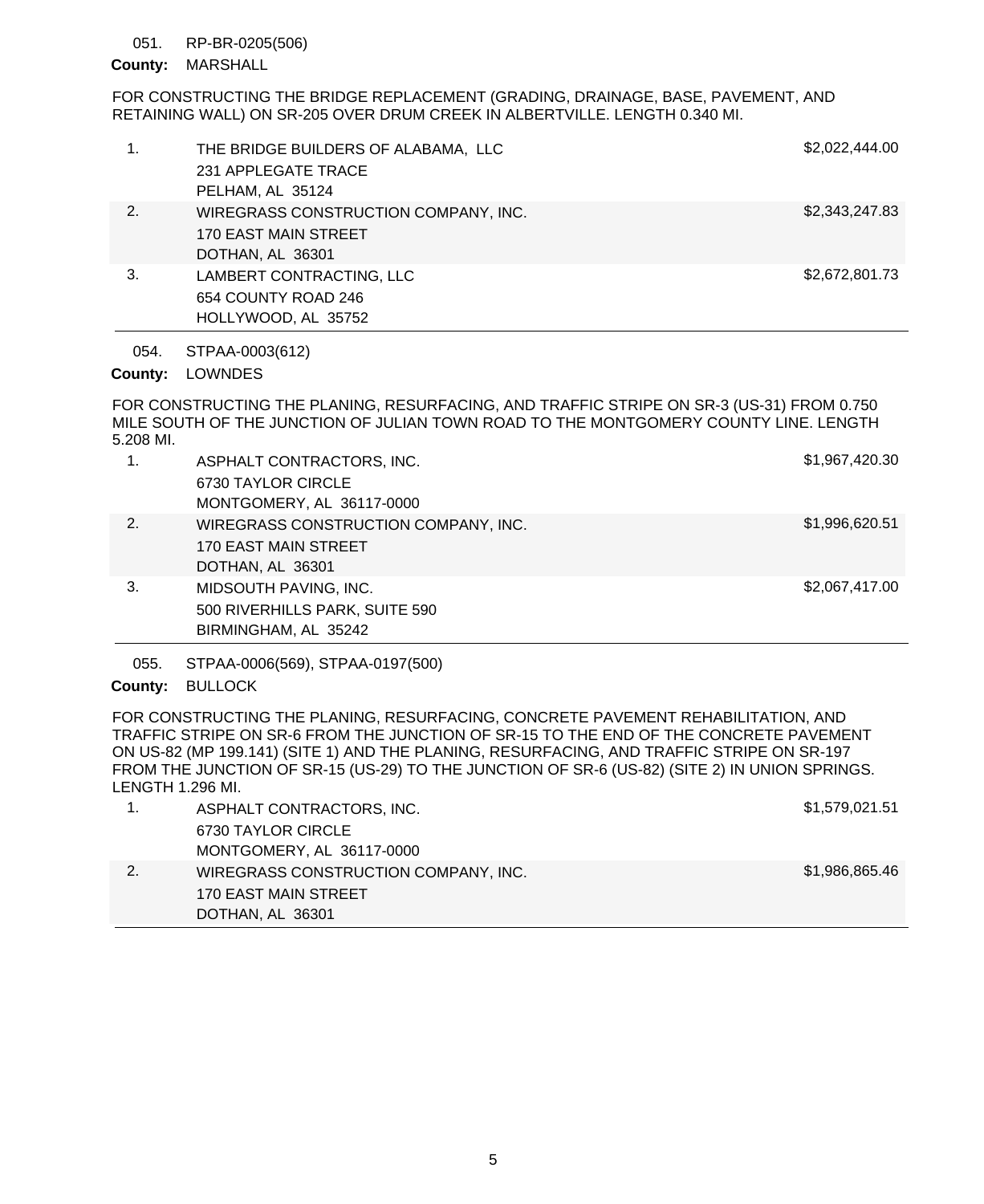#### STPAA-0162(504) 057.

### County: WILCOX

FOR CONSTRUCTING THE RESURFACING AND TRAFFIC STRIPE ON SR-162 FROM 1.750 MILES WEST OF THE JUNCTION OF CR-193 (CLIFTON FERRY ROAD) TO 2.500 MILES EAST OF THE JUNCTION OF CR-194 (GATES ROAD). LENGTH 6.620 MI.

| 1. | MOBILE ASPHALT COMPANY, LLC<br>3151 HAMILTON BOULEVARD                       | \$812,652.57 |
|----|------------------------------------------------------------------------------|--------------|
|    | THEODORE, AL 36582                                                           |              |
| 2. | H. O. WEAVER & SONS, INC.<br>7450 HOWELLS FERRY ROAD<br>MOBILE, AL 36618     | \$818,608.40 |
| 3. | ASPHALT CONTRACTORS, INC.<br>6730 TAYLOR CIRCLE<br>MONTGOMERY, AL 36117-0000 | \$877,727.50 |

STPAA-0182(504) 058.

# County: BALDWIN

FOR CONSTRUCTING THE PLANING, RESURFACING, AND TRAFFIC STRIPE ON SR-182 FROM MP 0.000 TO THE JUNCTION OF WEST LAGOON AVENUE IN GULF SHORES. LENGTH 5.189 MI.

| 1. | MOBILE ASPHALT COMPANY, LLC               | \$951,510.87   |
|----|-------------------------------------------|----------------|
|    | 3151 HAMILTON BOULEVARD                   |                |
|    | THEODORE, AL 36582                        |                |
| 2. | H. O. WEAVER & SONS, INC.                 | \$1,049,172.52 |
|    | 7450 HOWELLS FERRY ROAD                   |                |
|    | MOBILE, AL 36618                          |                |
| 3. | JOHN G. WALTON CONSTRUCTION COMPANY, INC. | \$1,134,697.84 |
|    | 1806 WOLF RIDGE ROAD                      |                |
|    | MOBILE, AL 36618                          |                |

STPAA-HSIP-0134(507) 063.

Counties: COFFEE AND COVINGTON

FOR CONSTRUCTING THE SAFETY WIDENING, PLANING, RESURFACING, AND TRAFFIC STRIPE ON SR-134 FROM THE JUNCTION OF SR-9 (US-331) IN OPP TO THE JUNCTION OF SR-87 WEST OF GOODMAN. LENGTH 12.250 MI.

| WIREGRASS CONSTRUCTION COMPANY, INC. | \$3,682,169.23 |
|--------------------------------------|----------------|
| 170 EAST MAIN STREET                 |                |
| DOTHAN, AL 36301                     |                |
| MIDSOUTH PAVING, INC.                | \$4,289,680.43 |
| 500 RIVERHILLS PARK, SUITE 590       |                |
| BIRMINGHAM, AL 35242                 |                |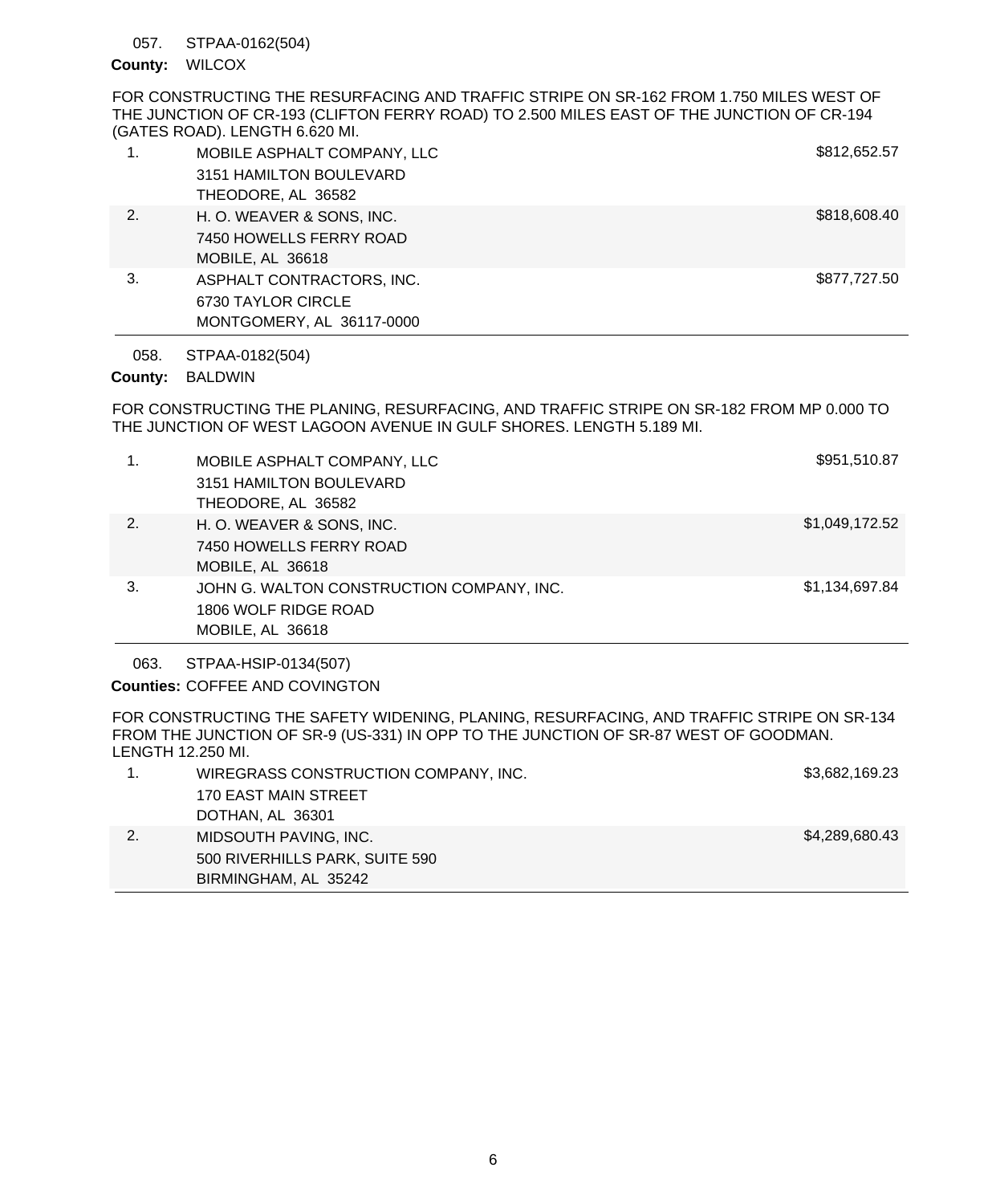#### STPAA-HSIP-0265(501) 064.

### County: MONROE

FOR CONSTRUCTING THE SAFETY WIDENING, RESURFACING, AND TRAFFIC STRIPE ON SR-265 FROM THE JUNCTION OF SR-21 TO THE WILCOX COUNTY LINE NORTH OF BEATRICE. LENGTH 7.924 MI.

| 1. | H. O. WEAVER & SONS, INC.<br>7450 HOWELLS FERRY ROAD | \$1,522,129.21 |
|----|------------------------------------------------------|----------------|
|    | MOBILE, AL 36618                                     |                |
| 2. | MOBILE ASPHALT COMPANY, LLC                          | \$1,556,549.48 |
|    | 3151 HAMILTON BOULEVARD                              |                |
|    | THEODORE, AL 36582                                   |                |
| 3. | MIDSOUTH PAVING, INC.                                | \$1,569,492.72 |
|    | 500 RIVERHILLS PARK, SUITE 590                       |                |
|    | BIRMINGHAM, AL 35242                                 |                |

STPNU-3616(251) 067.

# County: JACKSON

FOR CONSTRUCTING THE RESURFACING AND TRAFFIC STRIPE ON CR-63 FROM THE MARSHALL COUNTY LINE TO THE JUNCTION OF HODGES STREET IN WOODVILLE. LENGTH 1.665 MI.

| 1. | WIREGRASS CONSTRUCTION COMPANY, INC.<br>170 EAST MAIN STREET<br>DOTHAN, AL 36301         | \$418,218.36 |
|----|------------------------------------------------------------------------------------------|--------------|
| 2. | REED CONTRACTING SERVICES, INC.<br>2512 TRIANA BLVD, SW<br>HUNTSVILLE, AL 35805          | \$487,117.52 |
| 3. | WHITAKER CONTRACTING CORPORATION<br>692 CONVICT CAMP ROAD<br>GUNTERSVILLE, AL 35976-0000 | \$542,539.01 |

STPNU-HSIP-0052(514), HSIP-0167(510) 070.

# County: GENEVA

FOR CONSTRUCTING THE SAFETY WIDENING, PLANING, RESURFACING, AND TRAFFIC STRIPE ON SR-52 FROM THE EAST CITY LIMITS OF GENEVA TO THE INTERSECTION OF SR-167 IN HARTFORD TO INCLUDE THE SCORING OF PAVED SAFETY SHOULDERS ON SR-167 FROM THE FLORIDA STATE LINE TO THE JUNCTION OF SR-123 IN HARTFORD. LENGTH 8.600 MI.

|    | WIREGRASS CONSTRUCTION COMPANY, INC. | \$1,972,070.14 |
|----|--------------------------------------|----------------|
|    | 170 EAST MAIN STREET                 |                |
|    | DOTHAN, AL 36301                     |                |
| 2. | MIDSOUTH PAVING, INC.                | \$2,108,212.48 |
|    | 500 RIVERHILLS PARK, SUITE 590       |                |
|    | BIRMINGHAM, AL 35242                 |                |